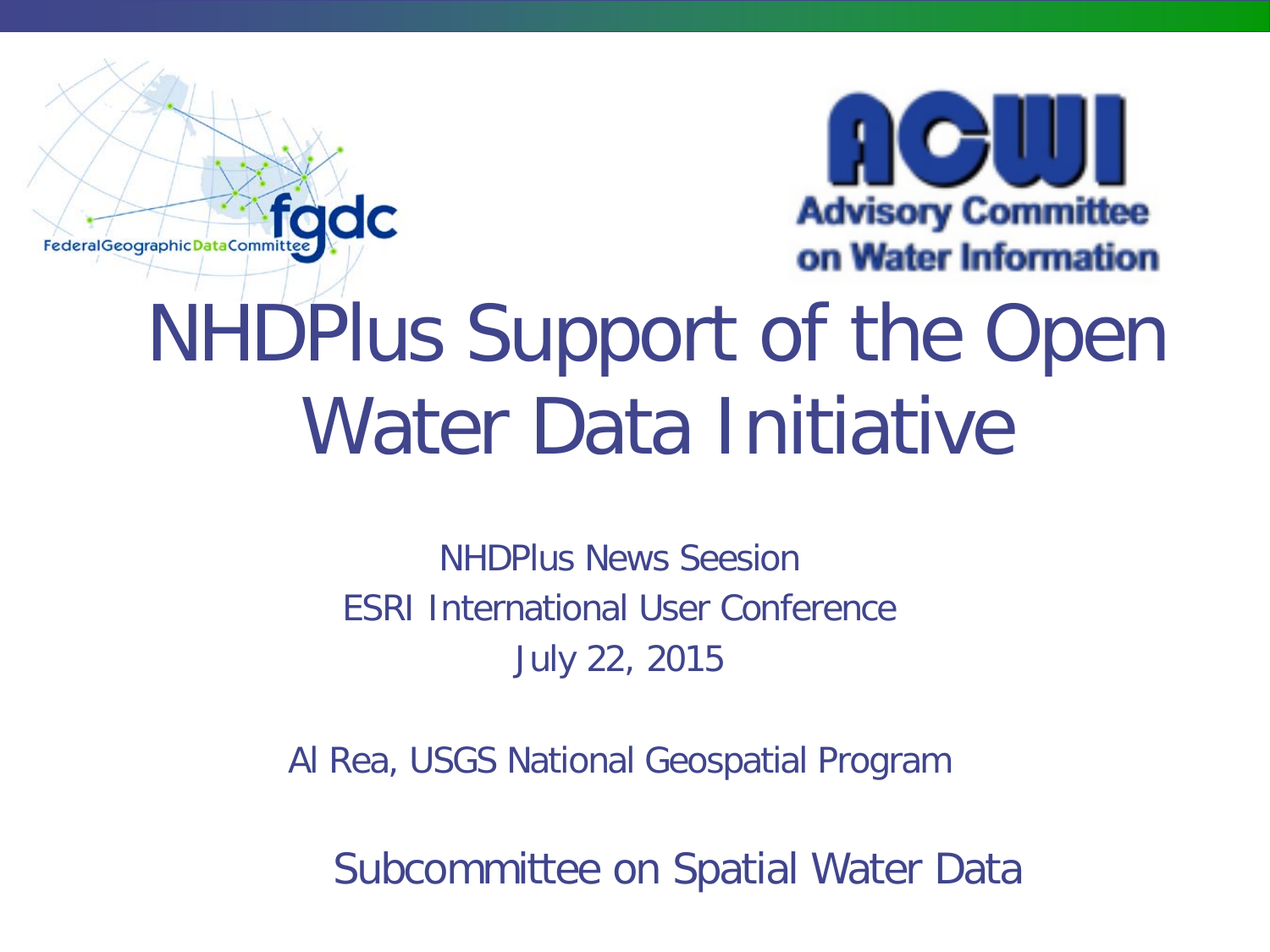# OWDI as a Challenge

- ◆ Access to water data is difficult
	- Collected by hundreds of organizations
	- No common infrastructure
	- WaterML2 new exchange standard (O&M)
- ◆ Understanding connections requires a geospatial framework
	- Landscape to stream
		- Stream to stream

FederalGeographic DataCommittee CC

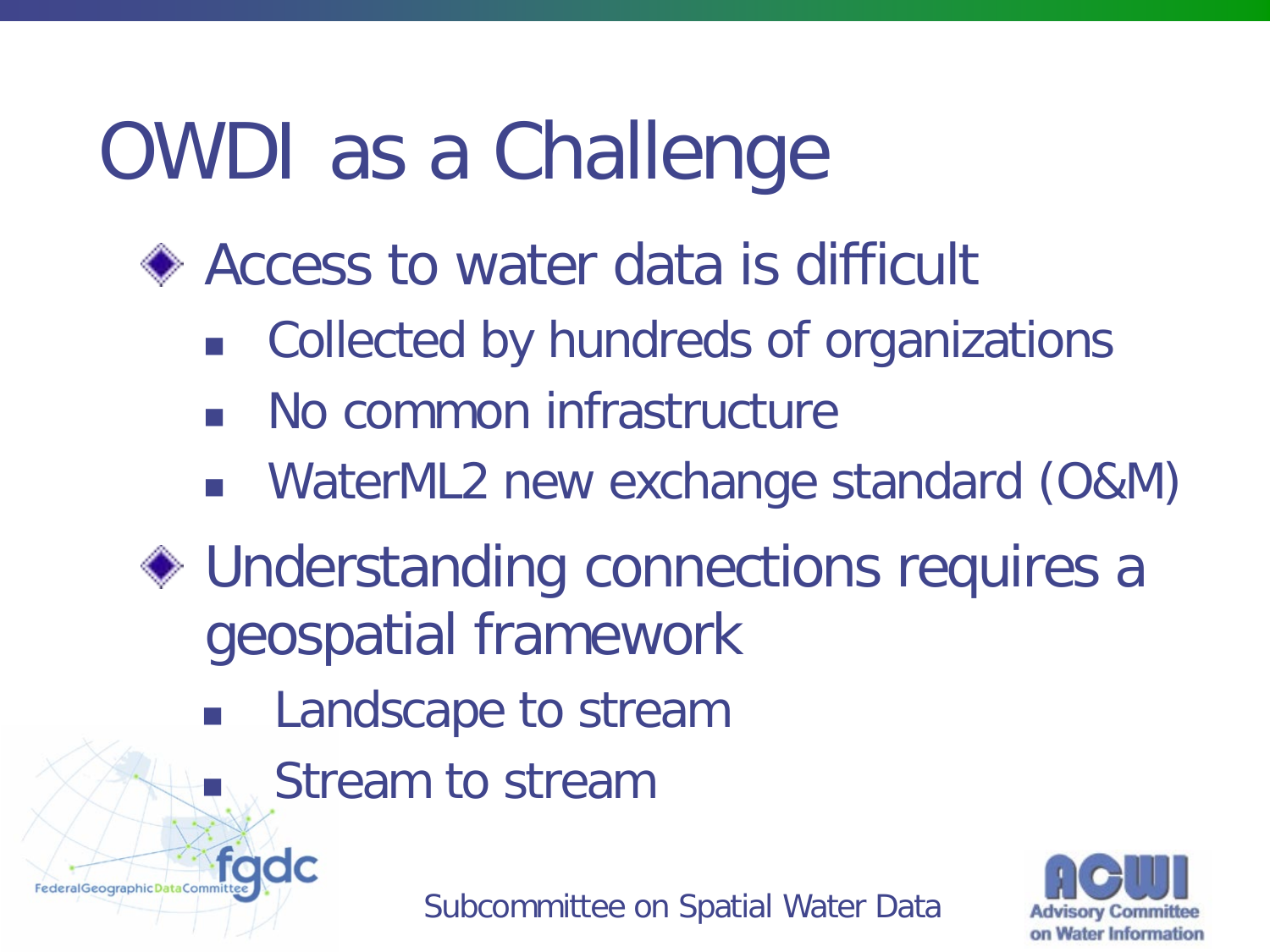### **NorWeST** <sup>■</sup> Stream Temp

### **>45,000,000 hourly records >15,000 unique stream sites**

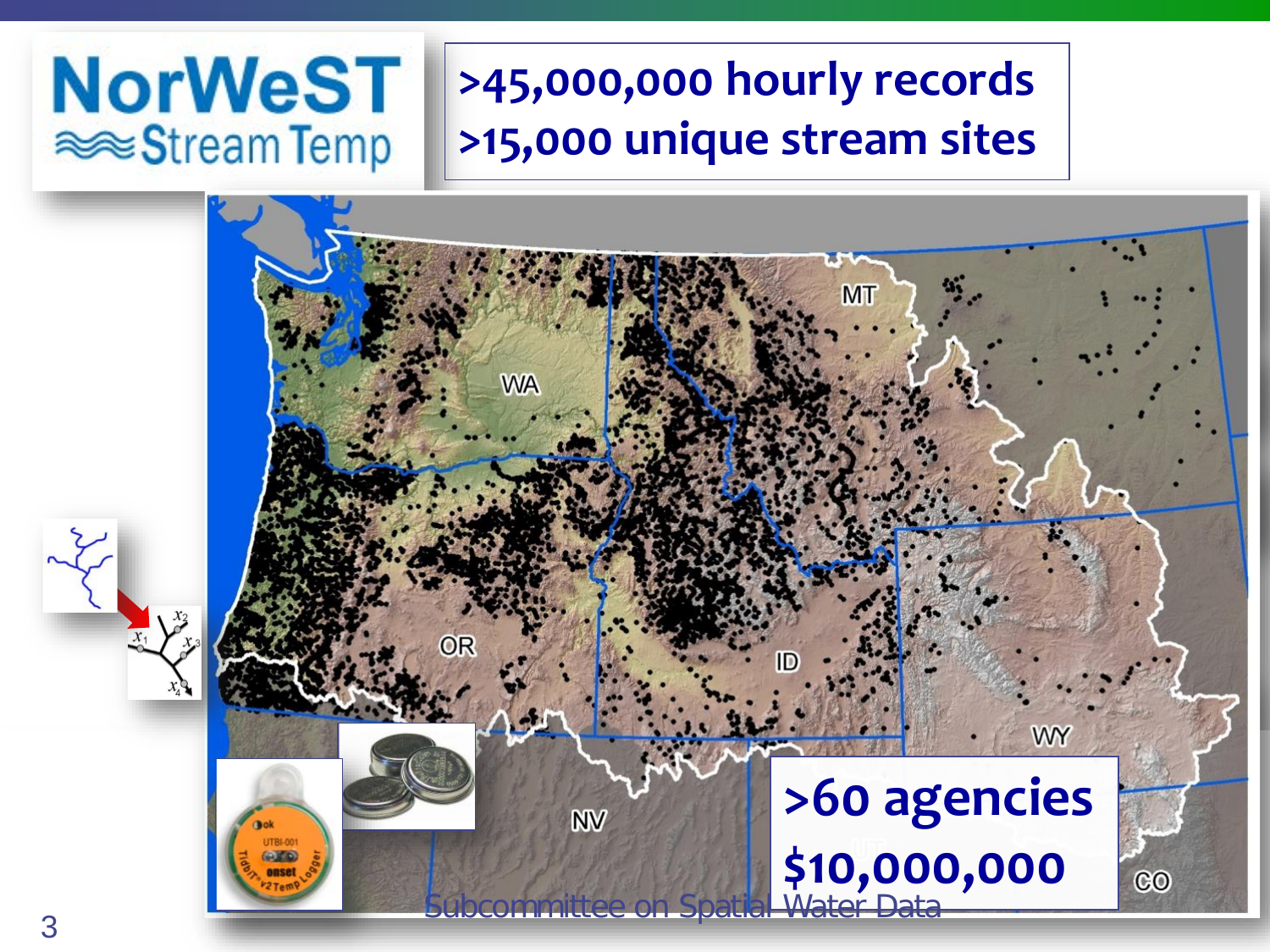### **Open Water Data Initiative**

| <b>Water Data</b><br>Catalog     | Water Data As a<br><b>Service</b> | <b>Enriching</b><br><b>Water Data</b> | <b>Water Data and</b><br><b>Tools</b><br><b>MarketPlace</b> |
|----------------------------------|-----------------------------------|---------------------------------------|-------------------------------------------------------------|
| <b>Find Source Data</b>          | Consensus standards               | <b>River routing</b>                  | Community exercise of<br>tools & data                       |
| Create water &<br>climate themes | <b>Water Map Themes</b>           | Coupling with models                  | Data usage tracking                                         |
| Recruit/engage<br>partners       | High performance<br>data delivery | Grounded to geofabric                 | Community-built<br>extensions                               |

**Technical: National Water** Data Infrastructure

**Social: Open Water Web**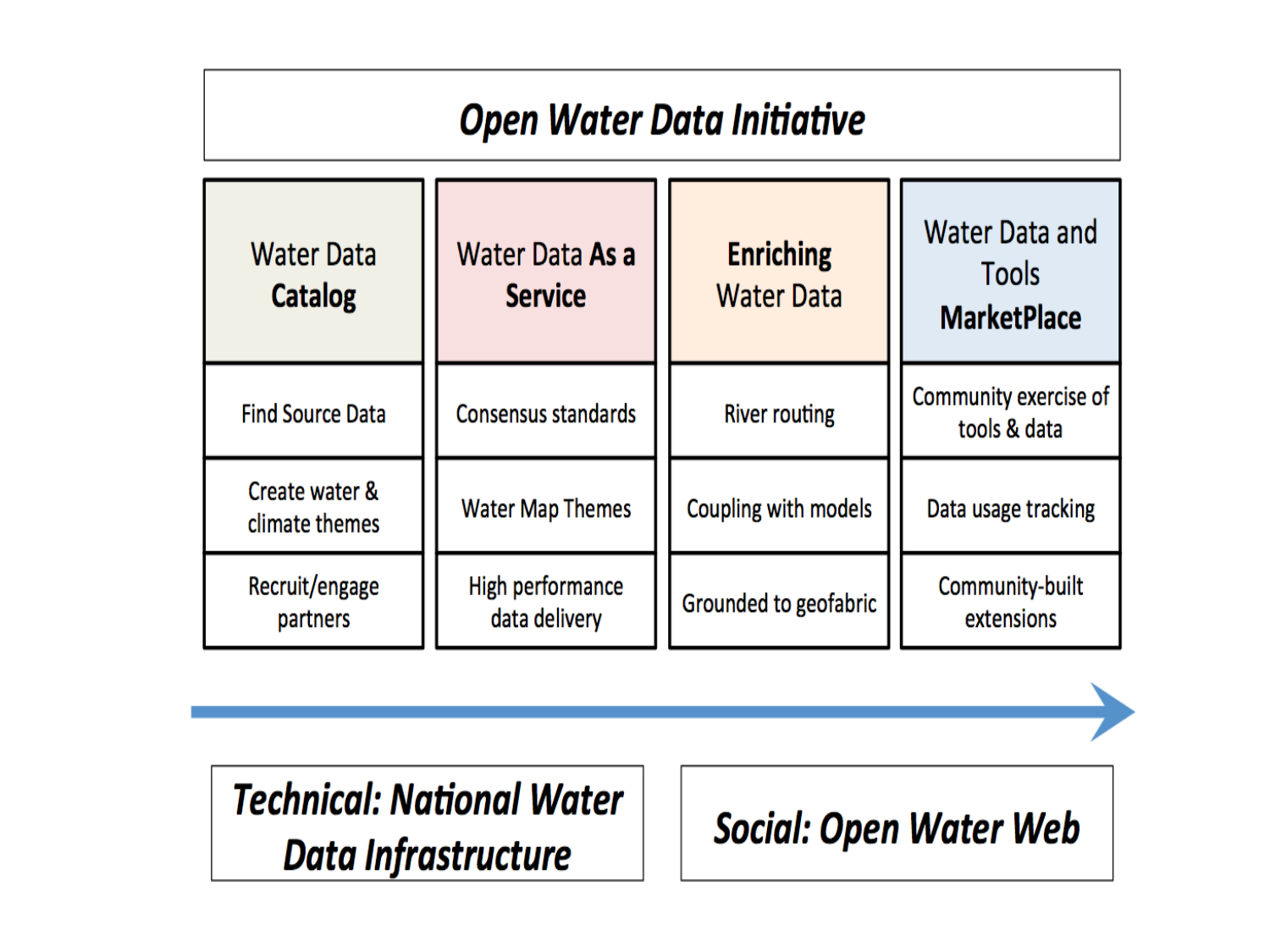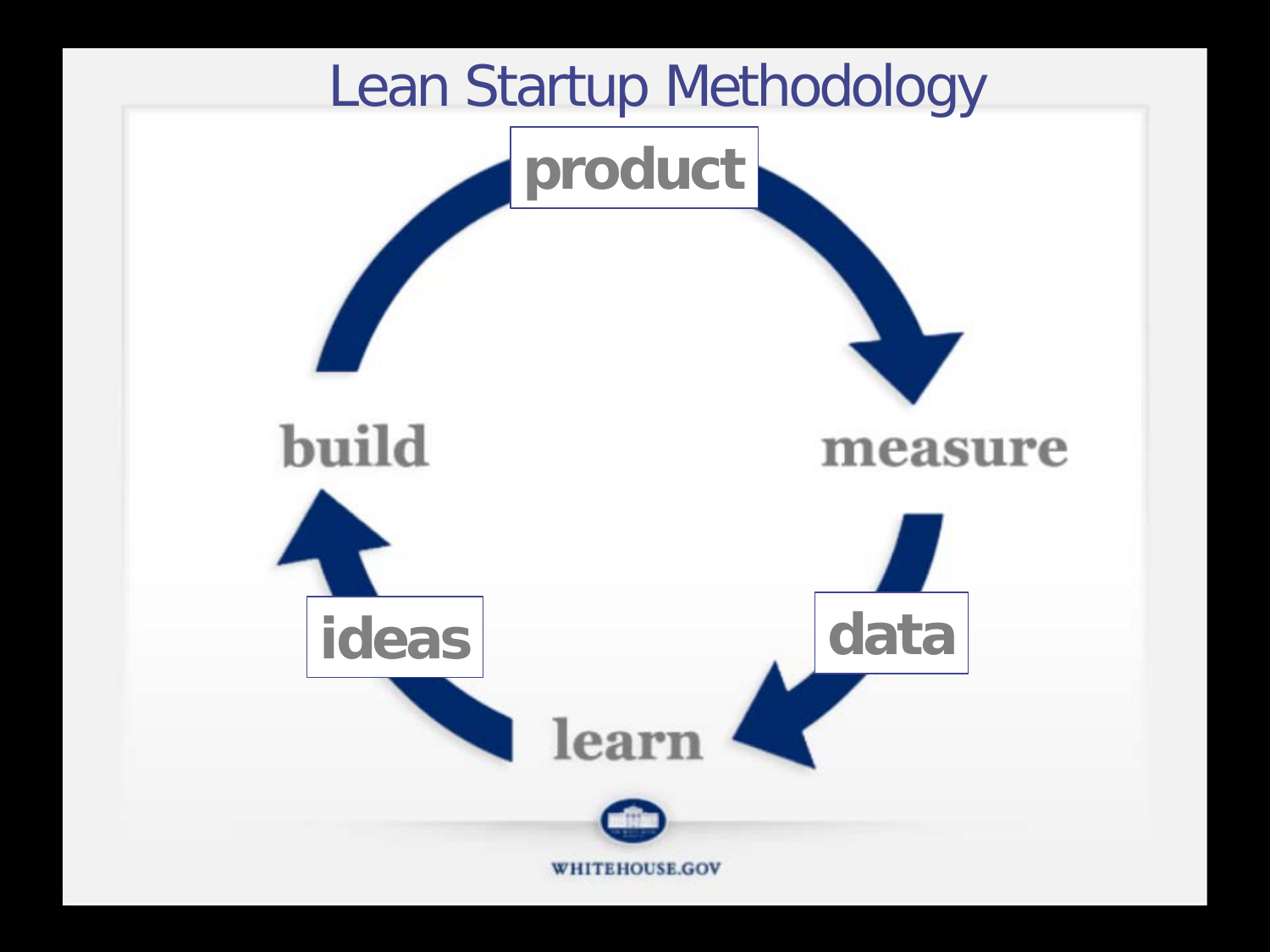# Use Case Concepts

fadc

FederalGeographicDataCommittee

- Define use cases that respond to societal needs and cover broad range of water resources issues
- ◆ Identify critical data inputs focus on these first
- ◆ Our emphasis is on the data, not the full solution

**♦ Measure and learn — like steering a car** 



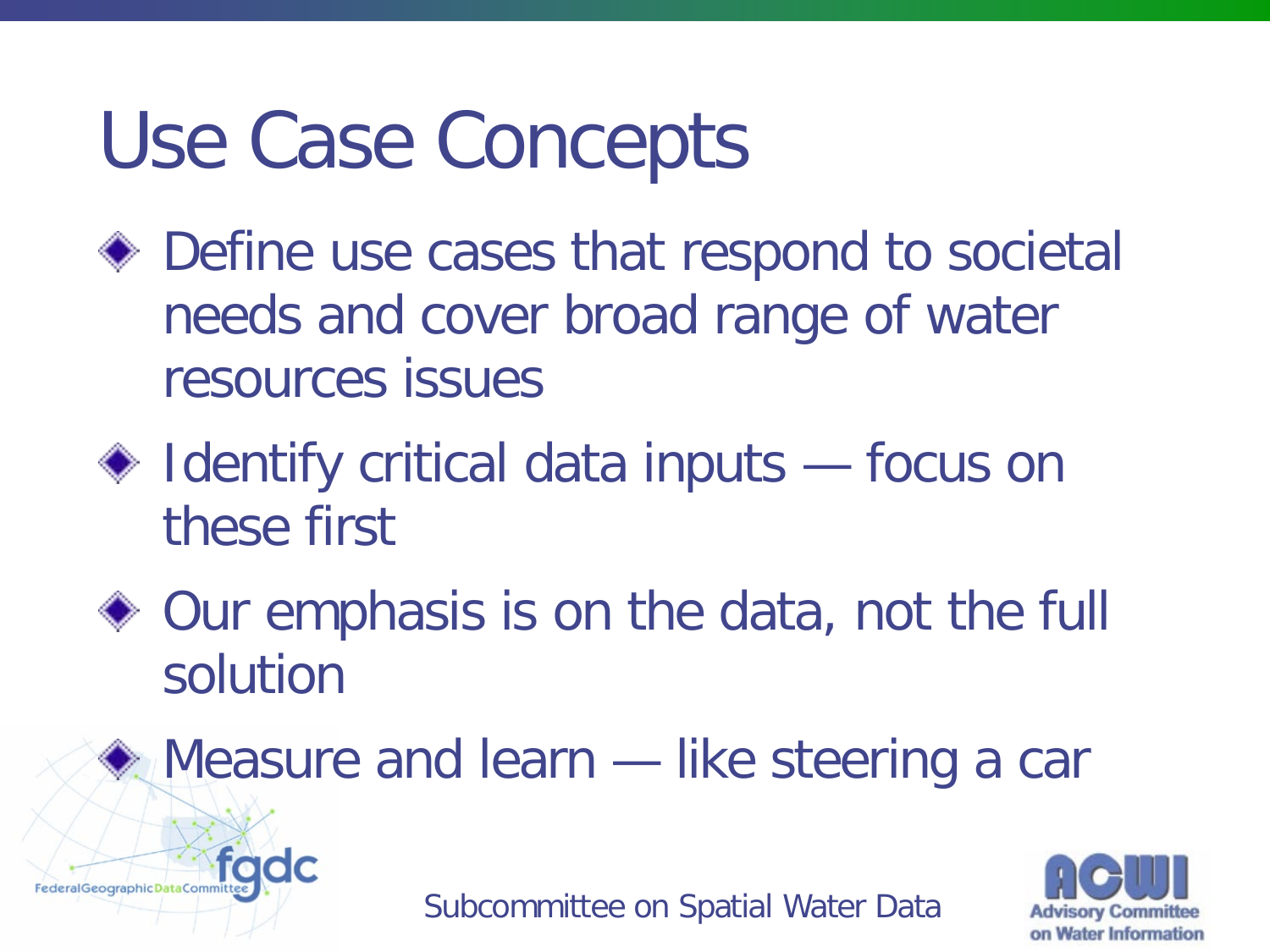## **OWDI Working Groups**



### **Work Group 1:**

National Flood **Interoperability** Experiment

### **Work Group 2:**

Drought Decision Support System

- Identify flood data including stream-flow observations, forecasts and impacts
- Developing *Hydrofabric* \* v 0.1 and exploring data conflation \*Supported by 3 sub-teams
- Identify water resources data including natural flow, reservoir storage and drought impacts
- Explore visualization of drought in Lower Colorado



FederalGeographicDataCommitte

### **Work Group 3:**

Spill Response Tool

- Identify water quality data including potential points sources and impacts
- Exploring requirements for new/additional data (e.g. velocity forecasts and reservoir residence times)

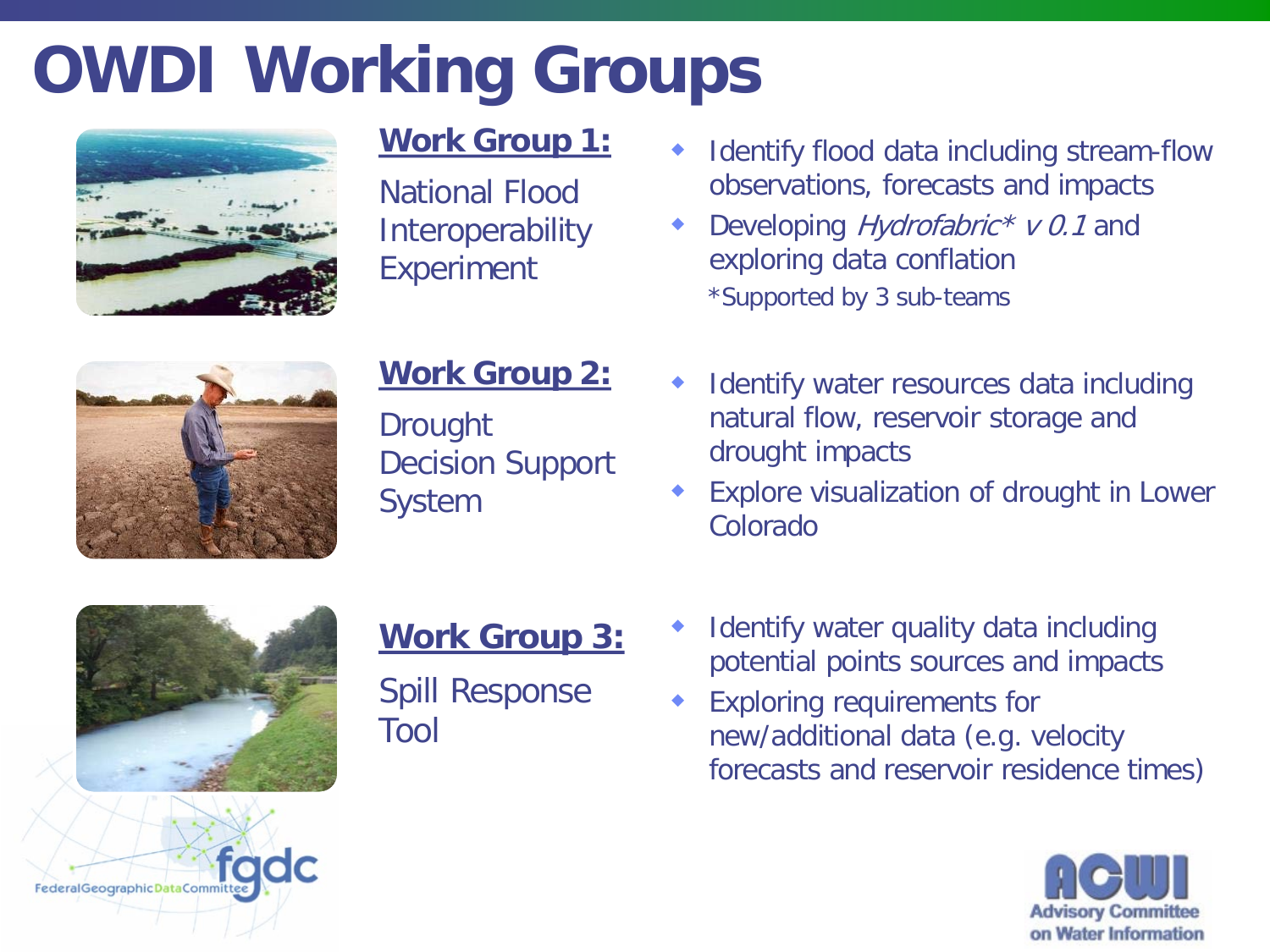# Common Data Needs

### NHDPlus V2.1

- National in single file geodatabase
- Denormalized (flattened) data model
- Available for download and as services
- ◆ Sites indexed to NHDPlus V2.1 network
	- Gages, NWS river forecast points
	- **Dams**
	- **Example 2** Large diversions and return flows
	- …and many others



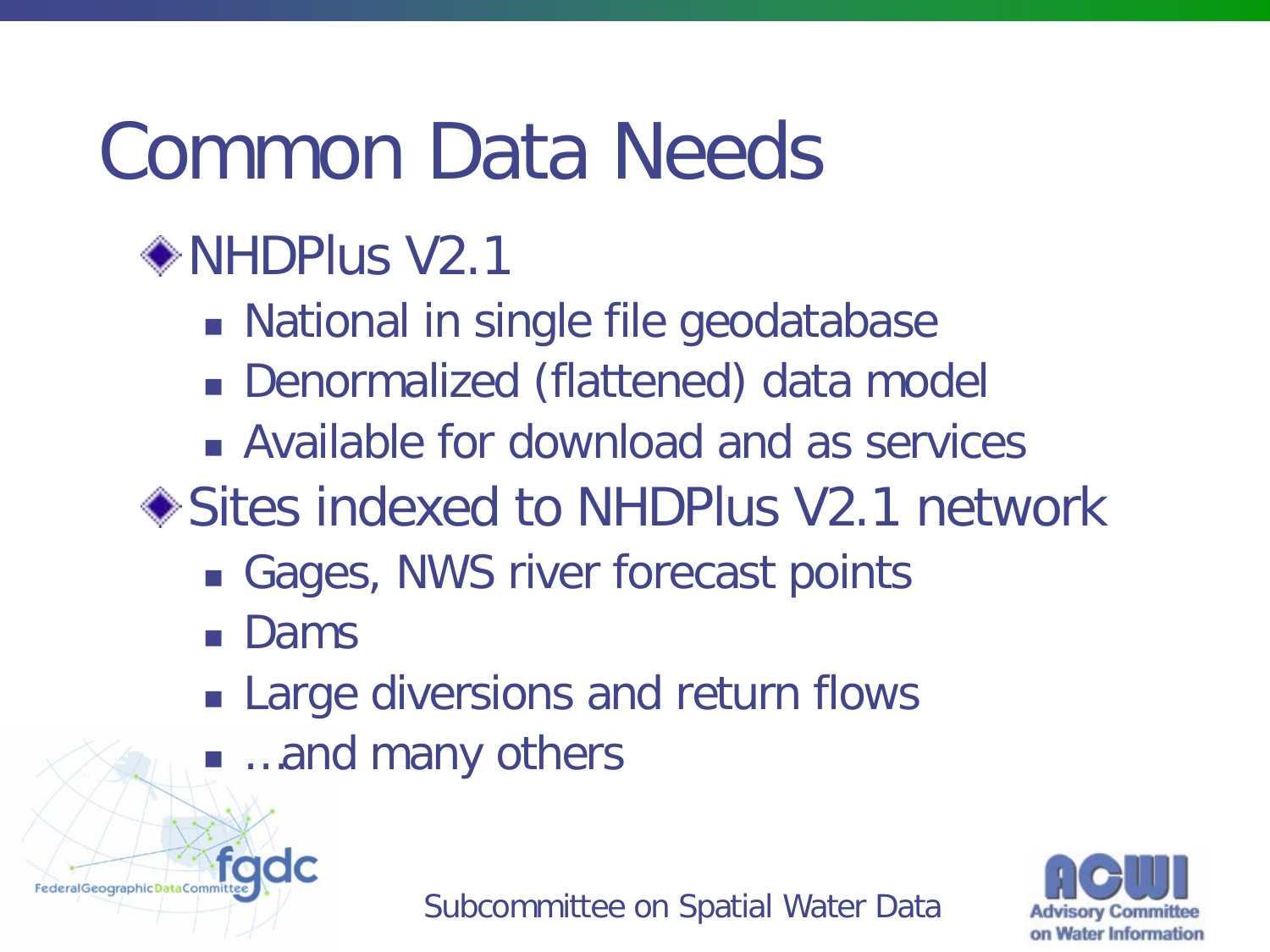## Status: Water Data as a Service

- NWS forecasts and NWIS data as WML2
- ◆ Robust serving capacity is necessary
- ◆ Slow services aren't used
- Measurement of service usage is key
- Repackaged seamless NHDPlus data for download—useful variation
- Metadata, sensor calibration info
- Machine readable ontologies



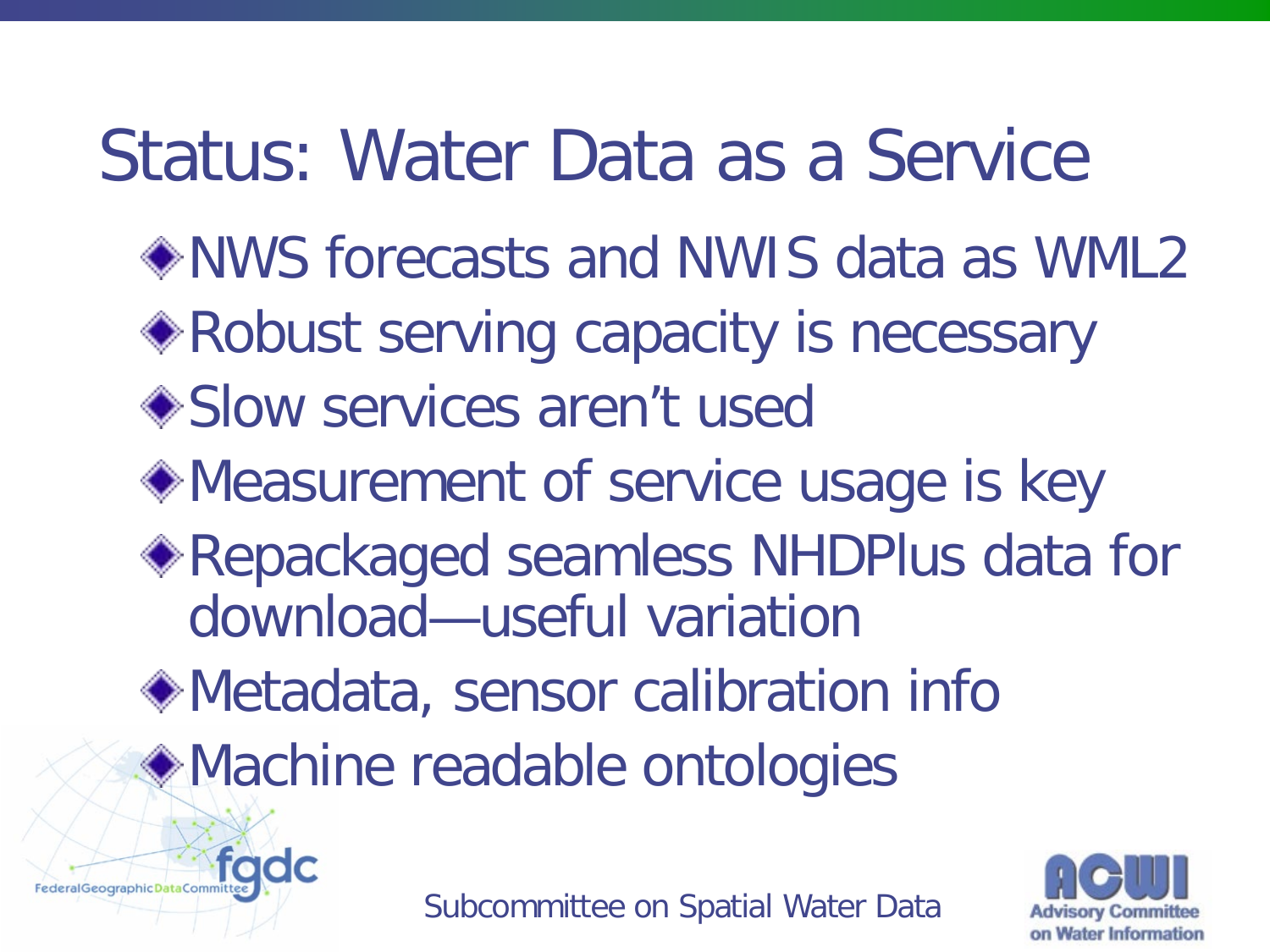# Status: Enriching Water Data

- ◆ Linking data to a standardized geospatial framework (e.g. NHDPlus)
	- **Sites with observations and measurements**
	- Better integration of geospatial layers (e.g. WBD linked to NHDPlus network)
	- **Modeling parameters for catchments**
- Network trace (upstream/downstream) capability is key



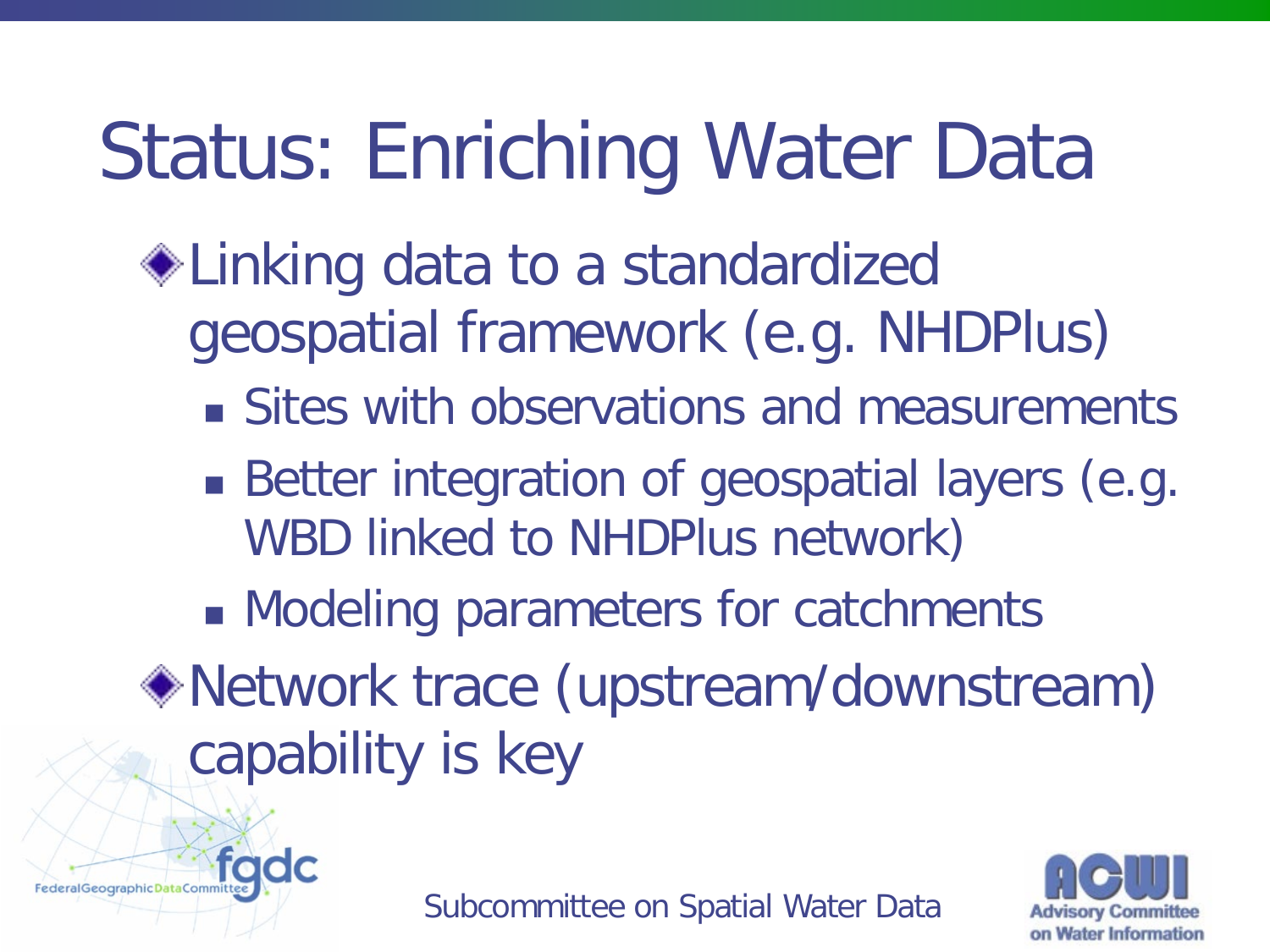# Status: Water Data and Tools Marketplace (Community)

- ◆ Community dialogue (SSWD, AWRA, etc.)
- Web-based forum needed (wiki or similar)
- ◆ Code/tool/procedure open source repositories (e.g. GitHub)
	- **Many agencies/teams already have**
	- Open forum or curated?
	- Challenges:
		- **Keeping current**
		- Discoverability, accessibility



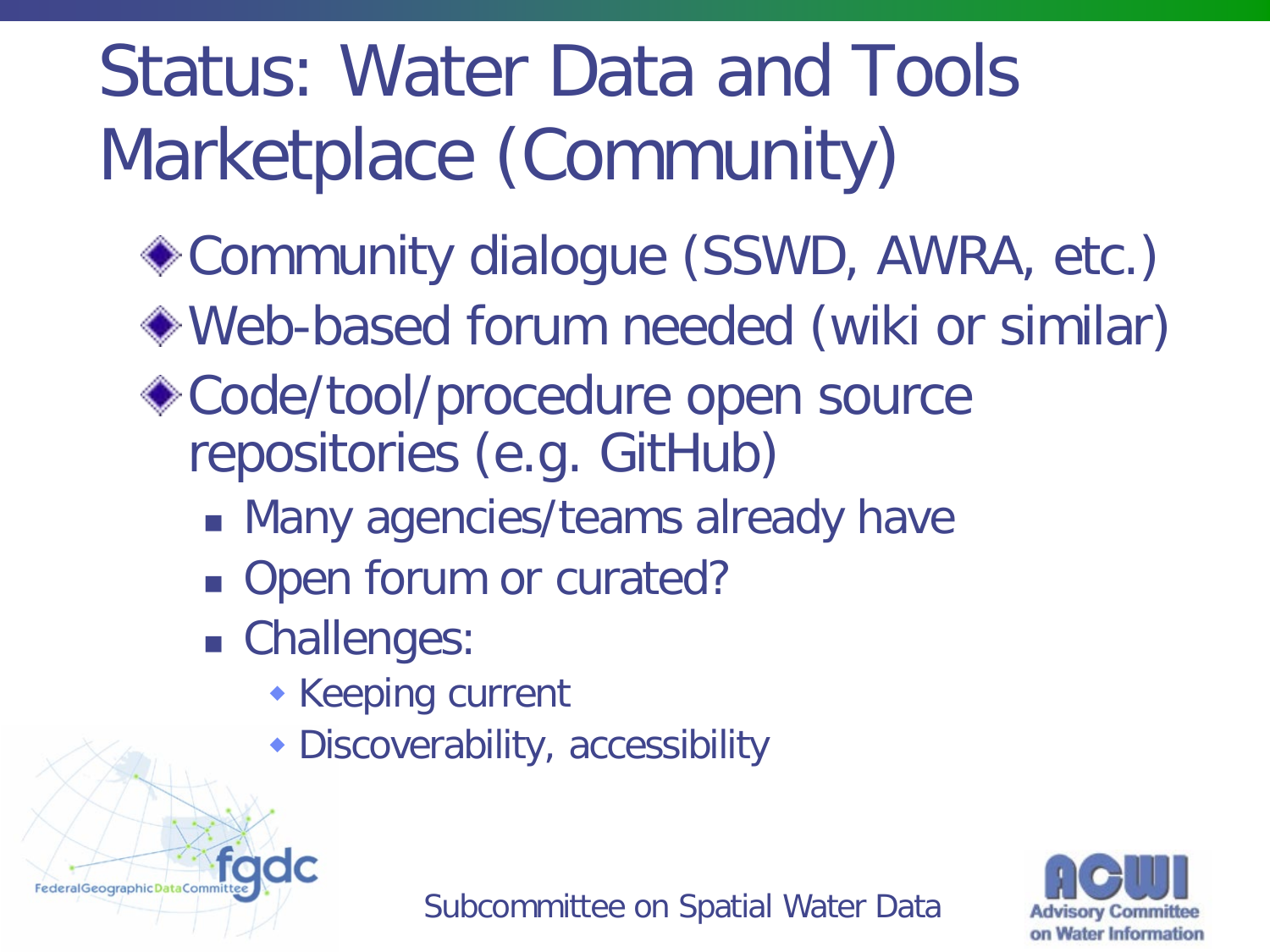# OWDI Examples:

### ◆ ArcGIS Online web map showcasing some OWDI data services:

http://arcg.is/1CvFY6W

National denormalized NHDPlus V2.1 download:

ftp://ec2-54-227-241-43.compute- 1.amazonaws.com/NHDplus/OWDI/



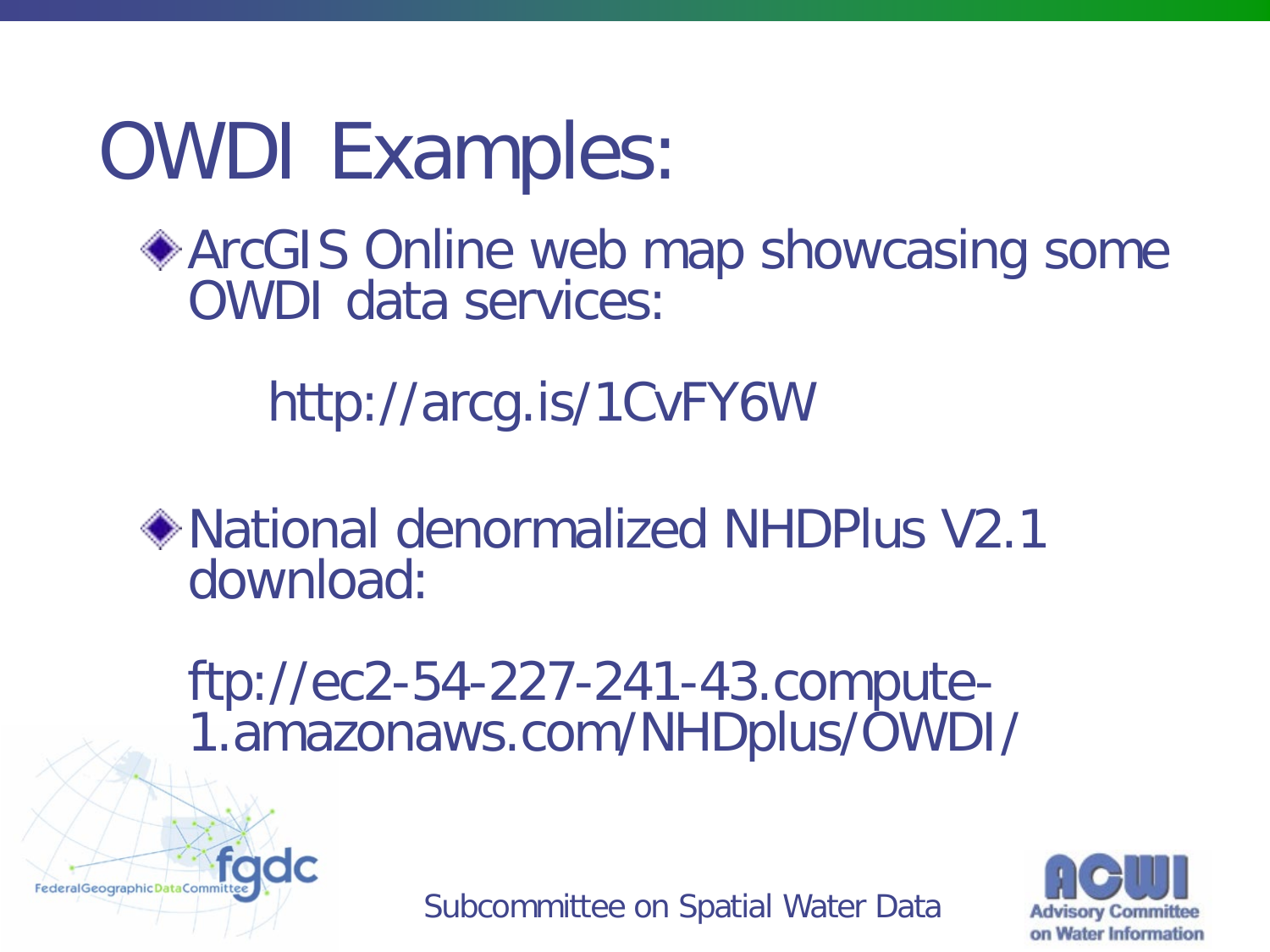#### HOME - OWDI NHDPlus v2.1 Framework Datasets - Draft

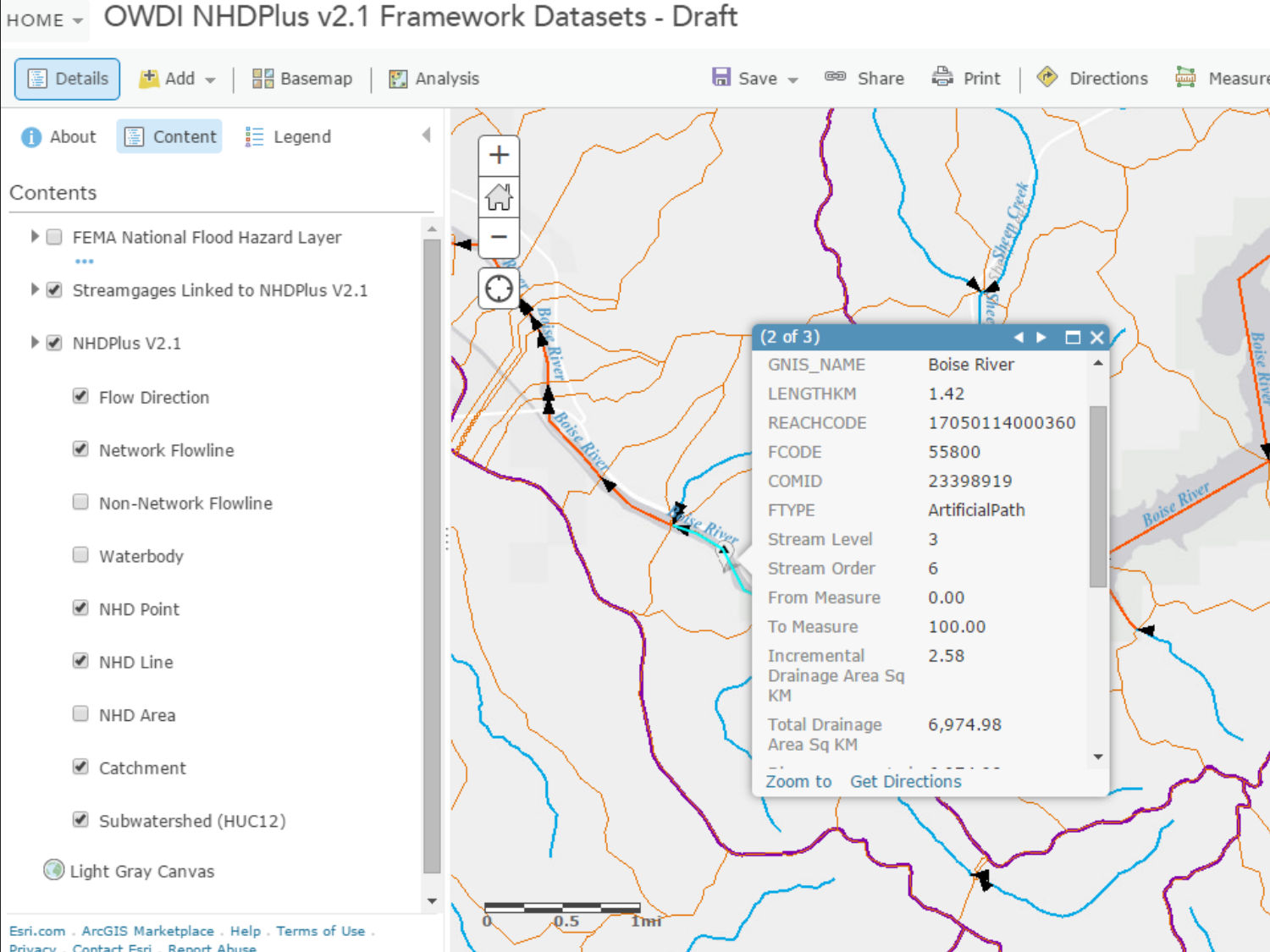#### → OWDI NHDPlus v2.1 Framework Datasets - Draft

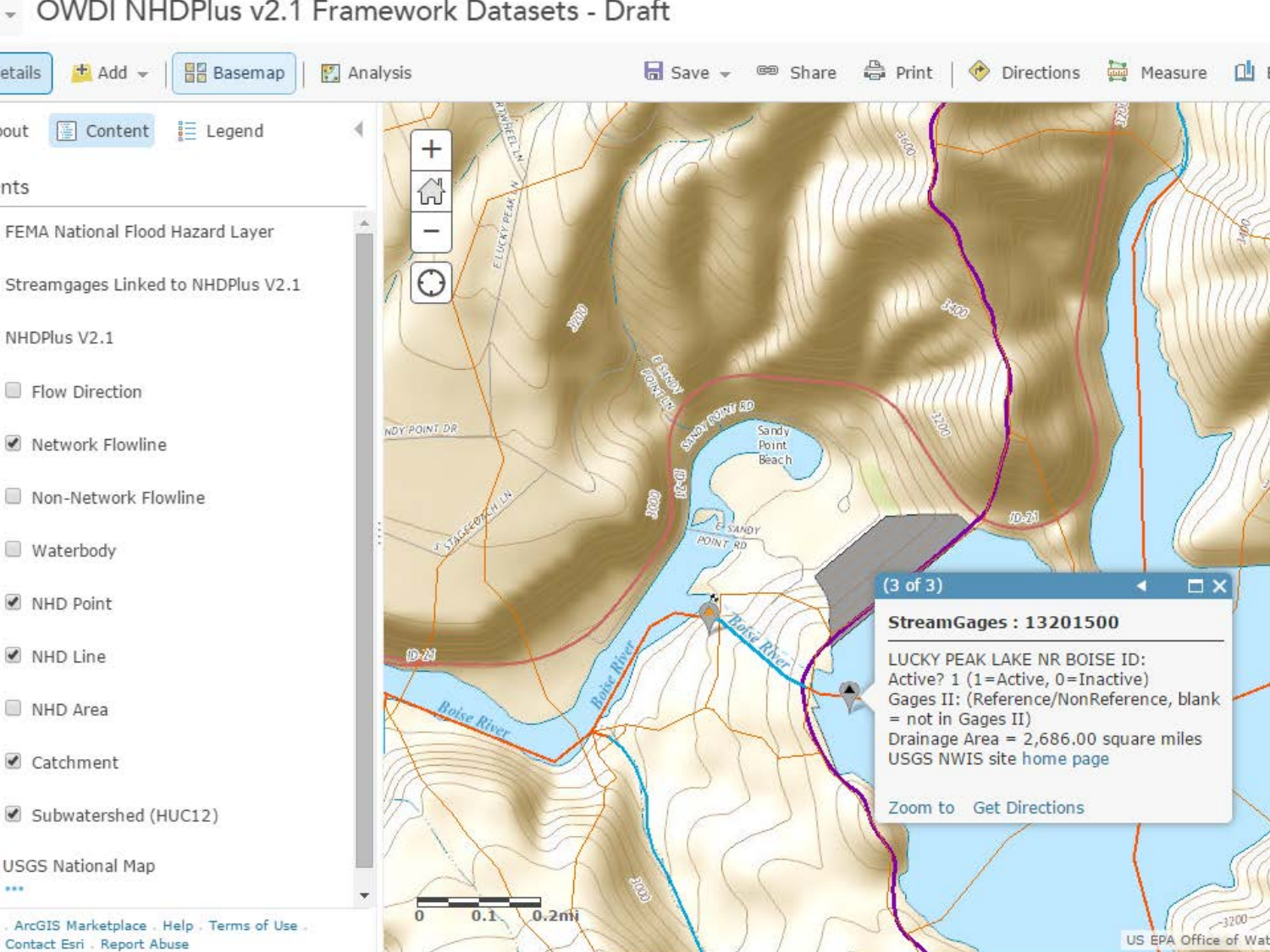#### HOME - OWDI NHDPlus v2.1 Framework Datasets - Draft